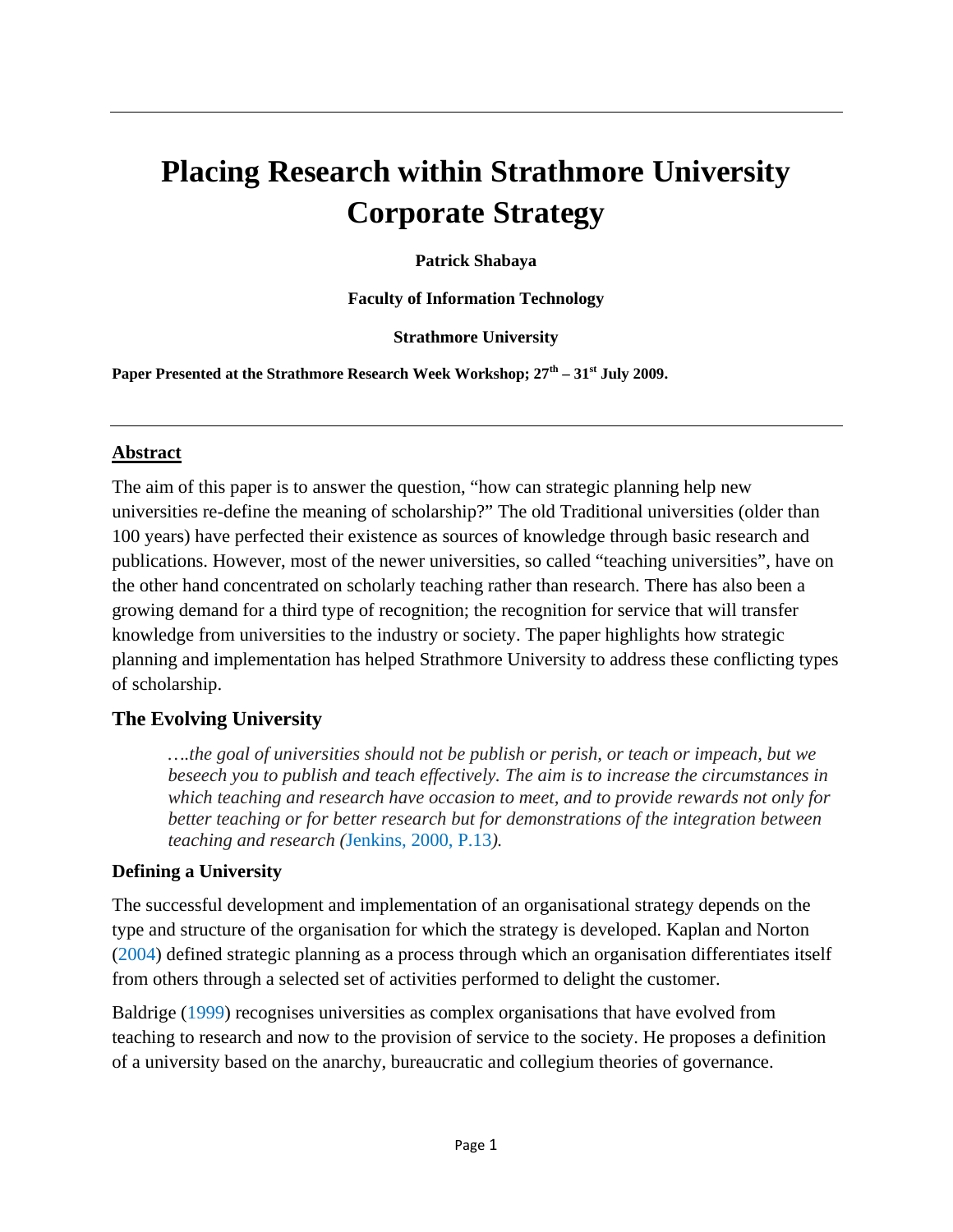Based on the anarchy theory, a university could be defined as an organised anarchy where goals are ambiguous, leadership is weak and people tend to go in different directions with minimal coordination. The lack of order in this kind of governance would create surmountable difficulties in developing a visionary strategy with concrete measurable objectives.

The alternative to the organised anarchy is the bureaucratic organisation that is state controlled with a formal hierarchy and clear channels of communication. This setting offers clear authority relations and rules and regulations that govern the university as an organisation. Development of a strategy in such an environment would call for tact in order to involve all stakeholders while at the same time addressing the impact of external state control.

Finally, a university could be a collegium continuum that allows for a collegial approach of governance. This type of governance gives respect to personal attention, human education and relevant confrontation of life. It fosters transparency and advocates for more interactivity between faculty and students. It will be easier to develop a strategy within this environment so long us there is commitment and mutual trust from all the stake holders. However, critics of the collegial governance argue that this is only but an ideology rather than a form of organisational governance that exists to define a university.

## **Scholarship and the University**

The opposing definitions of a university have consequently led to a lack of consensus on the meaning of scholarship in a university. Prior to 1870, universities recognised instruction (scholarship of teaching) as the core function of the university. Schnaubelt & Statham  $(2007)$ attested to this recognition when they said:

## *"…facility and power in imparting the truth are even more necessary than in discovering it."* (2007, P.1)

It is much easier to measure and reward the scholarship of research than it is for teaching and service. However, Senge argues that teaching is a noble undertaking and should be given recognition in the assessment structure:

*"….to be a teacher is to be a prophet - you are not preparing a student for the world of today but for a world twenty to fifty years into the future* (Senge, 2000, P.1)"

Many new universities usually admit students with the intention of creating knowledge workers for the job market. To some of these students, faculty members should teach rather than research because students pay fees to be taught. This way of thinking could also be attributed to the fact that many undergraduate students lack a research orientation and thus can not appreciate the relationship between research and good teaching.

Teaching should complement research rather than compete in opposition for rewards. It is unfair to judge productivity of scholarship in universities by simply basing it on research while ignoring teaching because research should inform teaching. Fairweather (2002) refutes the belief that research, teaching and service is naturally embedded into each faculty member's work and that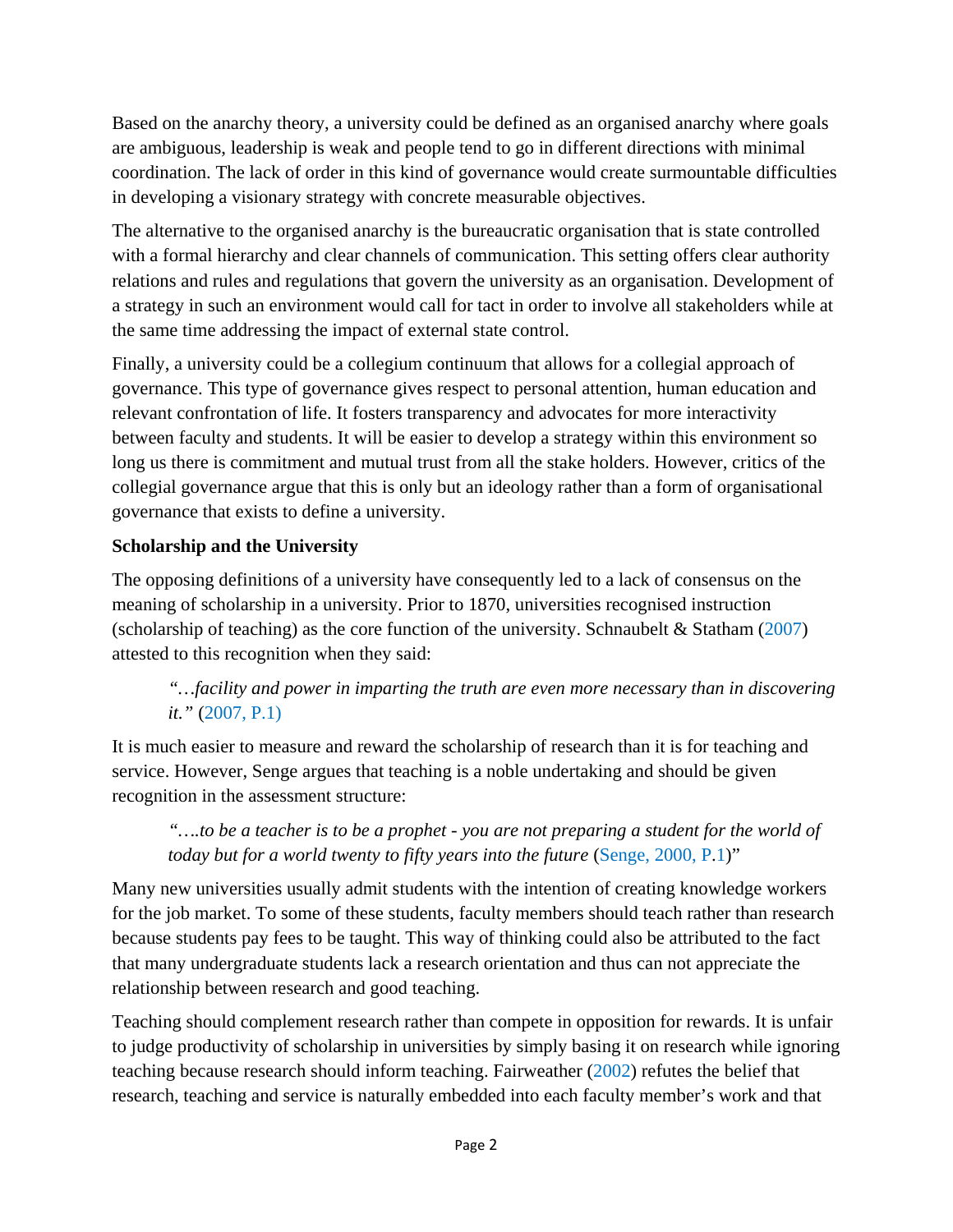faculty can simultaneously be productive in both teaching and research. In his research Fairweather used postsecondary survey data in the United Sates of America to assess productivity of faculty members. He compared productivity of faculty members for research alone, research and teaching and finally teaching alone. His findings showed that there was more teaching than research in universities while only 22% of faculty engage in both teaching and research. Jenkins (2005) carried out a similar research to assess if there was a correlation between the degree of teaching and that of research. His findings indicated a zero correlation between the two, an indication that there was no relationship between good teaching and research. This meant that good researchers are not necessary good teachers although that did not mean that there are no good researchers or teachers.

He argued that many faculty members often give the excuse of heavy teaching workloads when their research capacities are questioned. Although there is enough evidence for faculty members to measure their level of teaching through their teaching methods, student experiences and learning outcomes, some faculty members still claim to be good teachers without verifying their claim.

Frost and Teodorescu (2001) propose five ways of improving the balance between teaching and research. (a) Identify clear concrete ways of measuring and appraising scholarship of teaching that maintains the personal dignity of the lecturer. A multiple approach to appraising should be used to incorporate student evaluations, self evaluation through portfolios or personal journals, peer reviews or exit interviews by staff on students, (b) universities should make teaching a priority by entrenching teaching in the strategy and reducing workload, (c) support development activities through teaching excellence centres for better teaching approaches such as learner centred, (d) reward teaching by recognising it for tenure and promotion and finally (e) foster collegiality through interdisciplinary teaching.

The change in recognition from scholarship of teaching to scholarship of research commenced in Europe in 1870 when Cambridge and Oxford universities and a few others in Germany started to encourage research by recognising it for tenure and promotion (Boyer 1990). The reason to focus more on research or discovery than teaching was to generate new theories and ideas in order to make a university a place for learning. By 1906 many universities in North America adapted the European approach to scholarship and embraced research as the core function of a university. This gave research more recognition for tenure and promotion (Schnaubelt & Statham, 2007; Boyer, 1990). It was easier to measure and define staff performance based on research than on teaching. The quantity and quality of publications became the most prestigious achievement for the professor and the university. Research generated more funds and created a wider international visibility for the professor than teaching and it became the yardstick for measuring performance in many universities. In Jarvis words, the university became an "ivory tower":

*".. the universities have had two major functions: to prepare elite to govern the nation and lately to provide an institutional basis for research in different forms of knowledge"*  (Jarvis, 2000, P.1)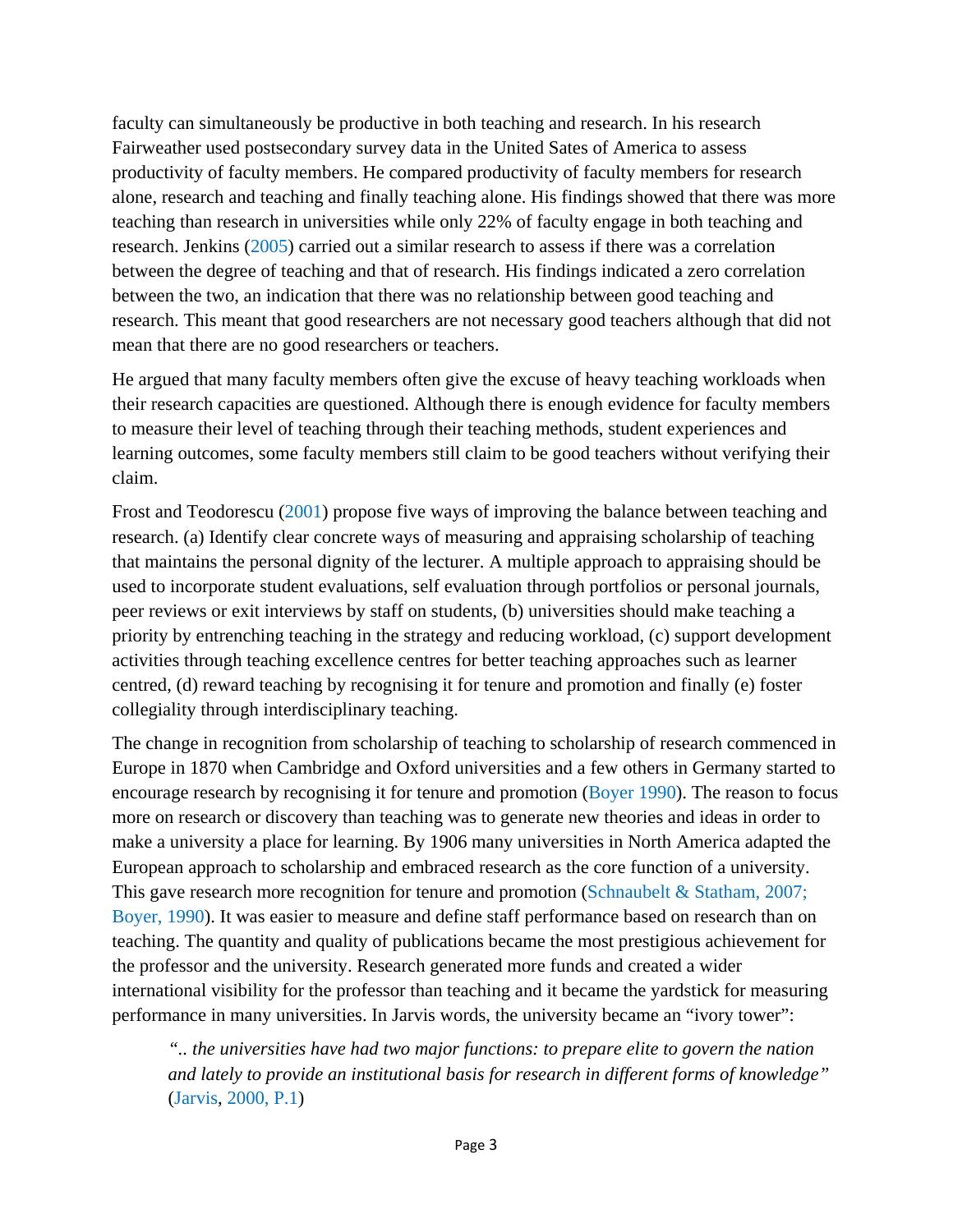However, a strong focus on scholarship of research while ignoring teaching created tension within universities. Although teaching workloads remained heavy, little recognition was awarded to teaching. Those spending more time on teaching and service were often by-passed by those who published when promotional opportunities became available. The value of teaching was further eroded as more universities admitted more post graduate students to enhance research and gave less attention to the teaching of undergraduate students.

Serow (2000) interviewed faculty staff in universities in Netherlands in order to learn more about the recognition accorded to teaching and quotes a faculty member who said:

*"The emphasis has gone from 'How good a teacher is he?' to 'How many complaints have we had about him?* (Serow, 2000, P.453)

Boyer (1990) studied how faculty time is rewarded and which academic activities were highly priced and proposed four generic views to classify university scholarship; (a) discovery (b) integration, (c) application and (d) teaching. His paper argued that it will be futile to think of improving quality in teaching unless it is recognised as a contributing factor to performance of the lecturer. The degree to which a push for better education is achieved is determined by how the scholarship is defined and rewarded. The dominant view is that to be a scholar is to be a researcher thus publications are the yardstick for measuring scholarship. Boyer concluded by saying that for universities to serve their intended academic and social mandates, their missions must be creatively re-defined and the definition of scholarship reconsidered.

Ellen Hazelkorn (2005) extended the work of Boyer in her international research carried out among OECD (Organisation for Economic Co-operation and Development) member counties in 2005. Her research focused on many issues but among them was to understand the strategic management and organisational issues and challenges that arise for higher education. The idea was to provide guidance for institutional managers to respond to the increasing pressures required to grow research capability and capacity. The paper discussed the genesis of the changing university referred to as "the new universities". These are universities created to produce new knowledge workers (through teaching) to produce new knowledge (through research) and to produce new producers of new knowledge (train post graduate research students).

Her research findings indicated that tension between research and teaching is time based i.e. faculty staff are given too much workloads thus depleting research time. The problem is compounded by the poor research infrastructure and culture which makes staff to view research as a burden. She concluded that research should inform teaching and should be embedded in the university strategy and that institutions should aim to strengthen the research capacity, encourage a research culture, enhance the learning environment and relate research to the society while enhancing institutional profile.

There are important lessons to be learned from the works of Hazelkorn, Boyer and others. The ethos and culture of each university will determine the balance between teaching and research but all these must be documented into policies and or strategies to guide the stakeholders. Research creates an environment where synergetic effects of teaching and research co exist with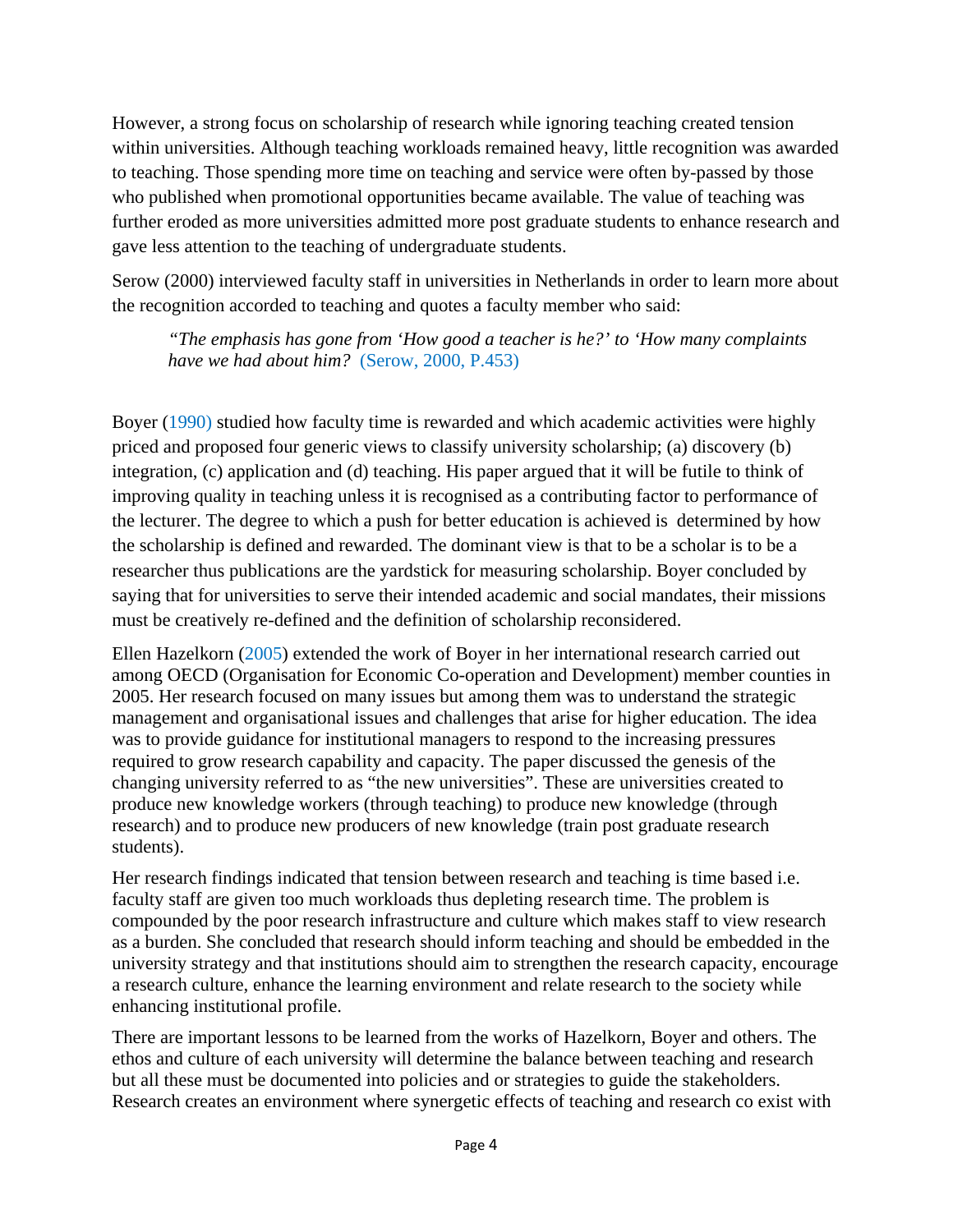the objective of improving both of them. A research culture should encourage the creation of community of scholars that comprise individual faculty, researchers and research students. Hazelkorn asserts that to encourage research universities have to recognise the different types of research that is, basic versus applied research; individual vs collaborative, department Vs institutional research priorities; post graduate vs staff research.

The UK reform Act of 1988 created independence for colleges and other Higher Education Institutions (HEIs) and allowed them to offer degrees in order to create more knowledge workers for the growing economy. The change created new universities that transformed higher education into mass higher education (massification). Students who enrolled for university programmes wanted to gain skills for the job market. These new universities formed partnerships with the industry and the communities around them thus introduced a new type of scholarship, the scholarship of service.

The new universities were faced with the problem of reduced funding from the government compounded by the challenge of lack of experience and capabilities to carry out research. This made these universities unable to compete for research donor funding. In order to generate income for self sustenance, some of these universities transformed themselves into entrepreneurial universities. An entrepreneurial university is one where students and staff are entrepreneurs and thus work together to generate wealth while maximizing her potential for commercialization of ideas without compromising her academic values.

To encourage scholarship of service, Boyer, (1990) urged colleges and universities to practice "diversity with dignity" by establishing unique missions that respond to community needs. Rice (2003) modified Boyer's earlier concept of a 'scholarship of application' into a 'scholarship of engagement.' Engagement emphasized genuine collaboration with external stakeholders of the university which created a mutual relationship between universities and its external partners.

However, recognition for the scholarship of service remained low prompting Schnaubelt and Statham (2007) to complain about the lack of consensus in the mechanisms used to assess the quality of service work at universities. Boyer had earlier noted that the definition of scholarship of service was ambiguous thus difficult to incorporate into the reward structure of a university and yet it is important in order to accommodate a broader concept of scholarship.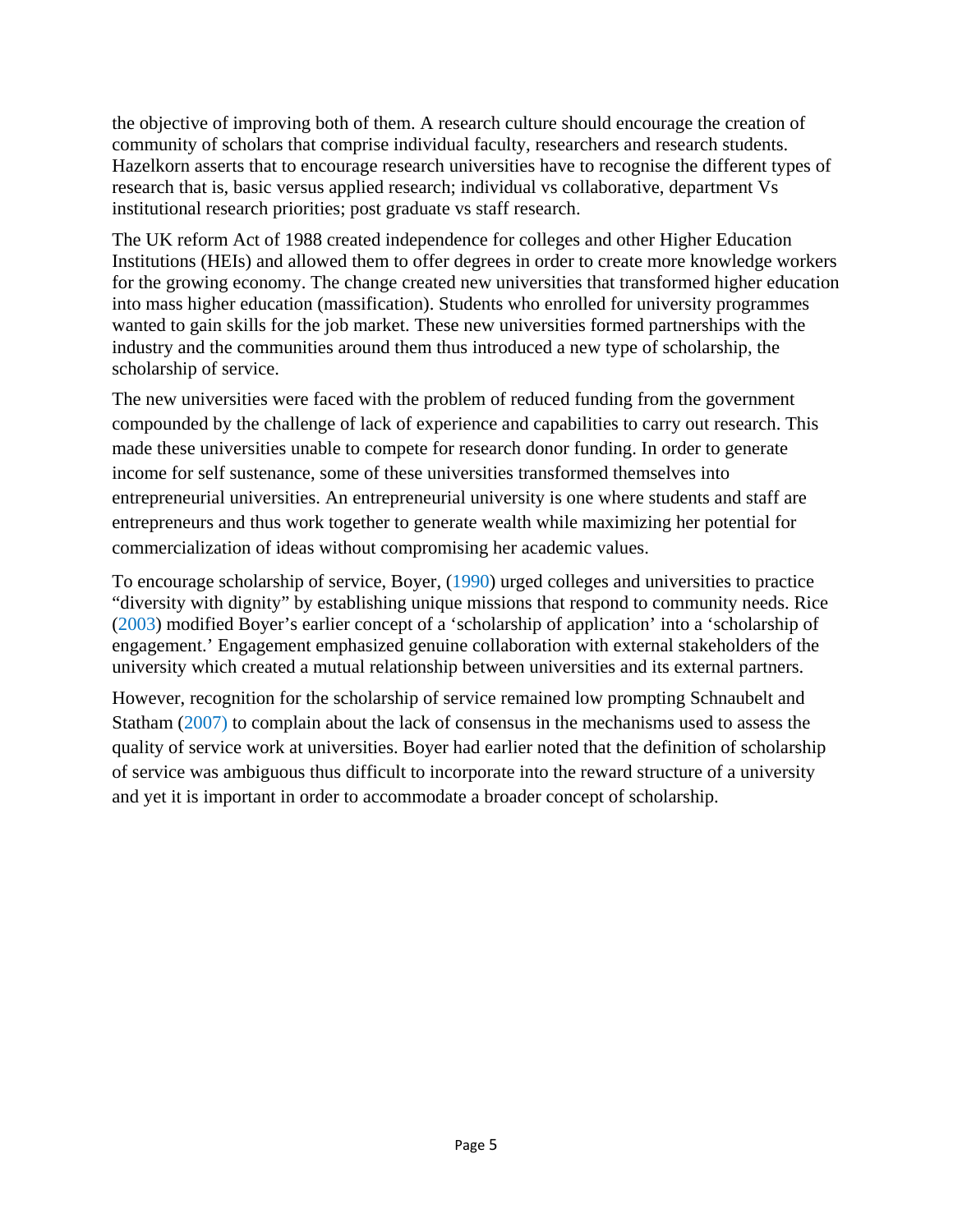In figure 1, Hazelkorn (2005) concludes by drawing readers to the trilogy of scholarship in classifying the different types of Higher Education Institutions (HEIs).



Figure 1 : Trilogy of scholarship adapted from Allen Hazelkorn – OECD 2005

The three corners of the triangle represent the different types of scholarship that is, research, teaching and service. The sides of the triangle represent the type of organisations that are formed based on these types of scholarship. Traditional universities identify themselves with more research and teaching, specialist research centres stress more on research and practice while vocational training centres stress on teaching and practice. The new universities have positioned themselves in the centre of the triangle to indicate a balance between research, teaching and service.

#### **Strategic Planning**

#### *Burgess states that*

*"Today's organizations, including institutions of higher education, are being compelled to change from traditional ways of operating to new and innovative methods in order to survive in their respective markets" (quoted in Rowley, Lujan, & Dolence, 1998, P.23)*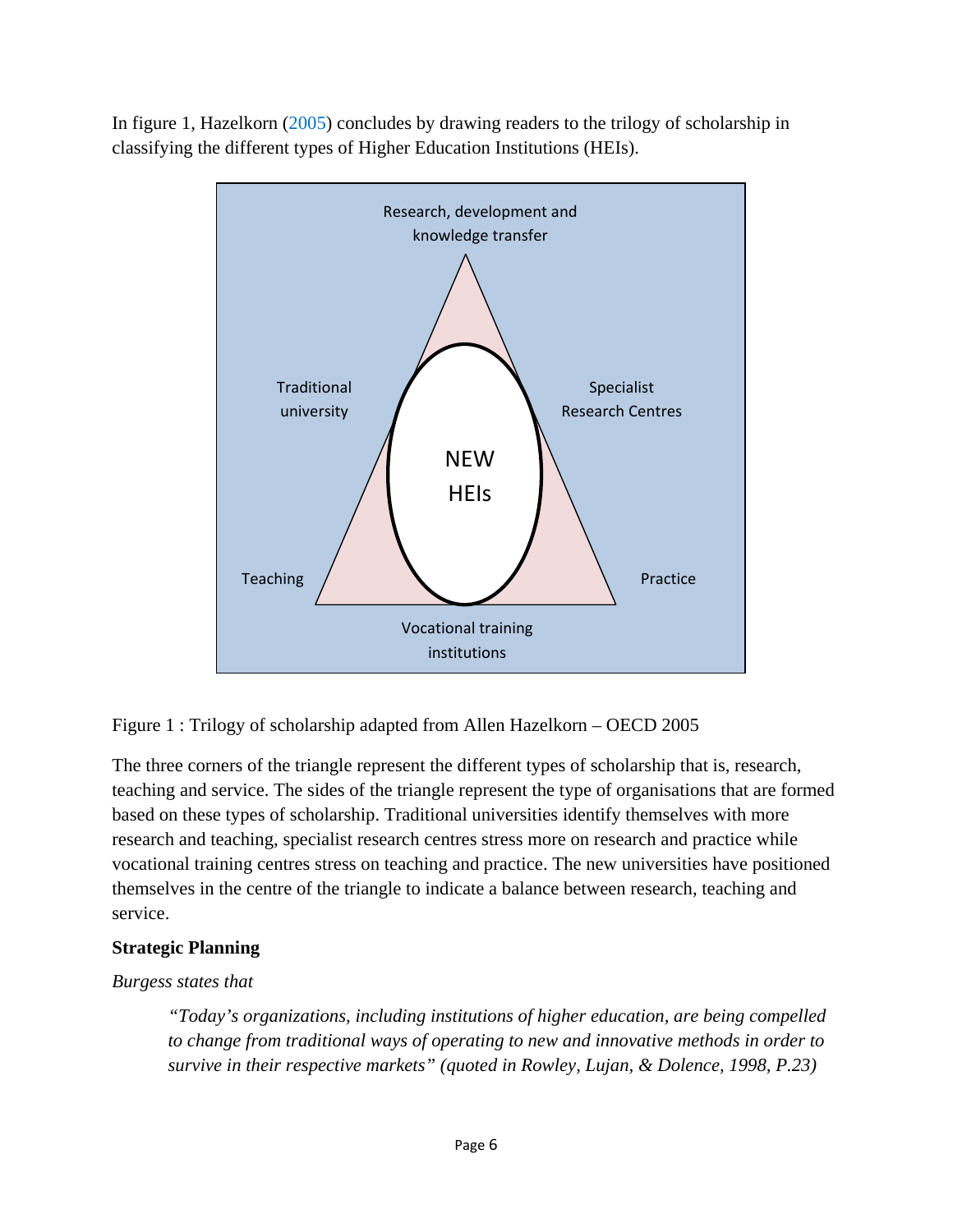What can higher education institutions (HEIs) learn from the current research on the importance of the trilogy of scholarship? The answer may not be obvious, however the literature has highlighted the need to re-define scholarship and to formally recognize and entrench it in the assessment system. A university strategy is one way of formalizing this process in order to create harmony between faculty members and administrative staff towards developing this trilogy.

The idea of strategic planning was first conceived in the private sector but later introduced in Higher Education Institutions in about 1959 at Massachusetts Institute of Technology (Dooris,2002). The aim of strategic planning was to foster accountability and encourage universities to set objectives that were measurable and would create organisational competitiveness. In recent times, emphasis has moved from just planning (thinking) to implementation (doing) thus leading to better management of these institutions.

Groves (1997) has however warned against universities from directly adapting strategy models from the private business sector without modification. This is because, unlike the business sector, HEIs are complex organisations whose purpose is not clear and often answer to multiple stake holders (Baldrige, 1999). Groves proposed a modified version of the Porters value chain model for competitive advantage for universities which he says will adequately address the unique university organisational features – teaching, research and service.

The opponents of strategy implementation argue that strategy is not the answer to the problems of the changing university since only 10 percent of the implementations succeed. In fact Dooris quotes an administrator who said that most universities:

## *".. look at strategic planning as a path to pain, rather than a path to plenty" (2000, P.10)".*

We believe that when a proper process of planning and implementation is applied, strategic planning should positively contribute to a university's competitiveness. Groves agrees with this postulate when he says:

"..*strategic management techniques can make a substantial contribution to university management (1997, P.309)".*

## **Strategic Management at Strathmore University**

Strathmore University is a private institution that previously offered professional courses in business and information technology (IT), but launched her first degree programme in 2001. In order for the university to remain relevant and competitive in the market place, management rolled out a strategic plan in 2005 with a core goal of improving the quality of her graduates.

The planning and implementation process of the strategy was guided by the balanced score card framework (Pangarkar, 2008) and comprises a mission, a vision, measurable objectives and outcomes that are supported by initiatives.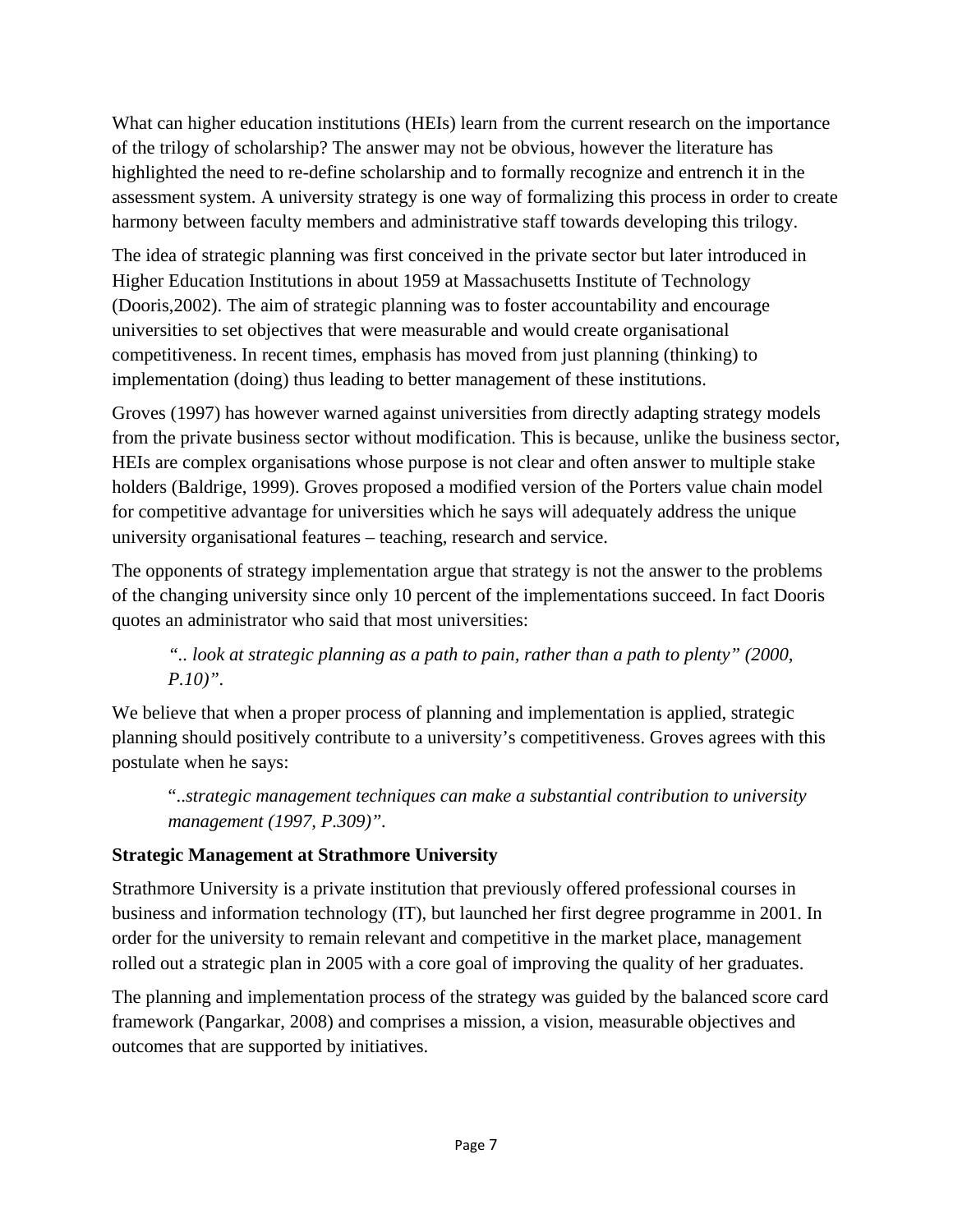The University's vision is to become a leading outcome-driven entrepreneurial university while the mission is to provide an all round accessible quality education through excellence in teaching, research, ethical and social development; as well as service to Society (SU Strategy 2005). Although the university strategy addresses five themes, three of them directly address scholarship, these are; (a) teaching and learning, (b) Research and enterprise, (c) corporate image (service).

Each of the three themes target specific outcomes although they complement each other. The aim of the teaching theme is to create international reputation for excellence in teaching and quality of graduates. The research theme aims to foster international reputation for excellence in research and enterprise; and make the university a major contributor to the knowledge economy. The service theme is meant to create a clear profile and reputation for the University's corporate identity and mission in the community.

The overall goal of implementing the strategy was to develop a culture of quality in teaching, research and service and transfer relevant skills and competency to the graduates in readiness for the job market and for their graduate studies. To achieve this goal, the university:

- developed goals in the areas of teaching, research and service that cross reference each other thus created a wider concept of scholarship
- introduced the Academic Staff Development Programme (ASDP) to foster multidisciplinarity through a learner centred approach to teaching. The idea is to allow university teaching to be informed by research and faculty staff to publish and share their knowledge about their individual teaching methodologies
- documented procedures that facilitate quality teaching and research and contributes to the culture, economic well-being and quality of life of the society
- created partnerships with industry to foster the scholarship of service while ensuring that the graduates are absorbed in the job market or start their own small enterprises with the help of the university enterprise incubation centre
- enhanced a research culture by creating common interest groups, establishing a research and consulting company and the university printing press to support faculty staff to publish their research works.
- created an assessment structure that recognizes the trilogy of scholarship that is, teaching, research and service. This structure allows a faculty staff to set their goals in the three areas of scholarship as guided by the faculty dean who uses the benchmarks in the university academic staff management document (*see table 1 for details)*. In order to give recognition to the three types of scholarship, the three areas are allocated a percentage time as shown in the table. However, this is expected to change as more post graduate programmes are introduced such that the value for teaching will revert to 40 percent while research will rise to 60 percent. It is expected that research should integrate the service function since most of the research should be applied.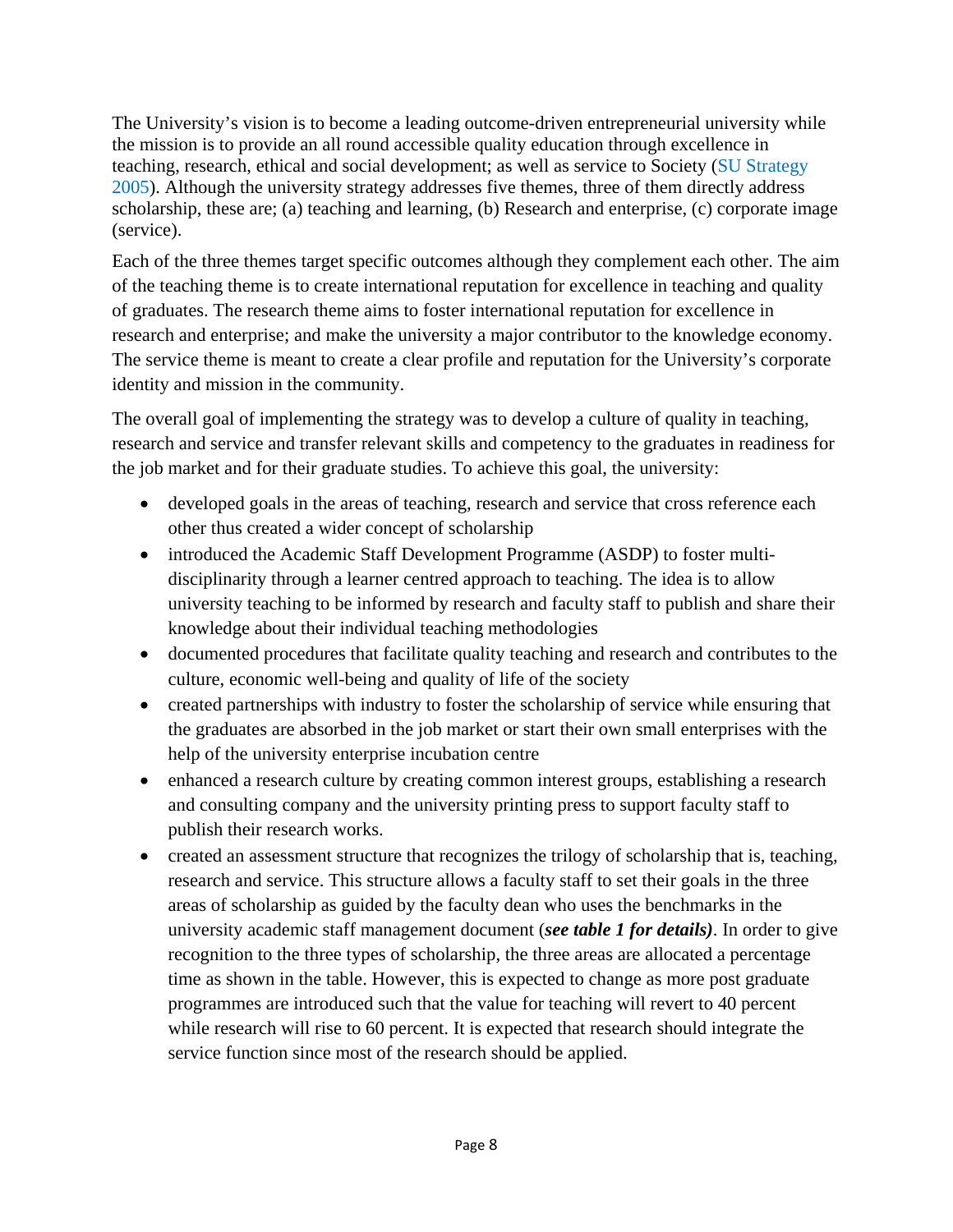| <b>Task</b>     | <b>Current % time</b> | Target % time | Deliverables - bench mark                        |
|-----------------|-----------------------|---------------|--------------------------------------------------|
|                 | allocated             | allocation    |                                                  |
| <b>Teaching</b> | 60                    | 40            | <b>Teaching materials</b>                        |
|                 |                       |               | 1 manual per year<br>1.                          |
|                 |                       |               | an updated teaching portfolio per<br>2.          |
|                 |                       |               | year                                             |
|                 |                       |               | 3. $2$ self – peer reviewed reports per          |
|                 |                       |               | year                                             |
|                 |                       |               | Data from 4 student evaluations<br>$\mathcal{A}$ |
|                 |                       |               | per year                                         |
| <b>Research</b> | 20                    |               | <b>Publications/funds</b>                        |
|                 |                       |               | 1. 1 book in two years or                        |
|                 |                       |               | 2. 2 referred or 4 un-referred journal           |
|                 |                       |               | papers per year or                               |
|                 |                       |               | 3. 2 conference papers per year                  |
|                 |                       |               | 1 professional membership at any<br>4.           |
|                 |                       |               | given time                                       |
|                 |                       | 60            | 1 research contract/project per year<br>5.       |
|                 |                       |               | 6. 1 funded research per year                    |
| <b>Service</b>  | 15                    |               | 1. 2 Community service involvement               |
|                 |                       |               | per year                                         |
|                 |                       |               | 2. 2 admin tasks per semester                    |
|                 |                       |               | 2 academic development courses<br>3.             |
|                 |                       |               | per year                                         |
|                 |                       |               | 300 industrial related work hours<br>4.          |
|                 |                       |               | per year                                         |

Table 1: Faculty Performance Measures (Source – SU Academic Staff management Management, 2005)

The implementation process has however not been without challenges. There is very little experience in the region for strategic implementation that the university would benchmark itself for strategy implementation in academic institutions. The university could also not afford the cost of a detailed research to generate accurate baselines for initial performance measures. In some aspects approximate data was used. The strategy office lacks appropriate tools to support the process of data collection, analysis and presentation for better decision making.

The words of the Vice Chancellor of the university are an indication of the vision of the university about campus scholarship:

*Strathmore University recognises its position as a new entrepreneurial university with a current bias in teaching. However, for the university to remain relevant and competitive this has to change to allow for a balance between research, service and teaching. The University strategy is designed to be the vehicle for this change where research will complement teaching with the aim of meeting the needs of the society. The idea is to*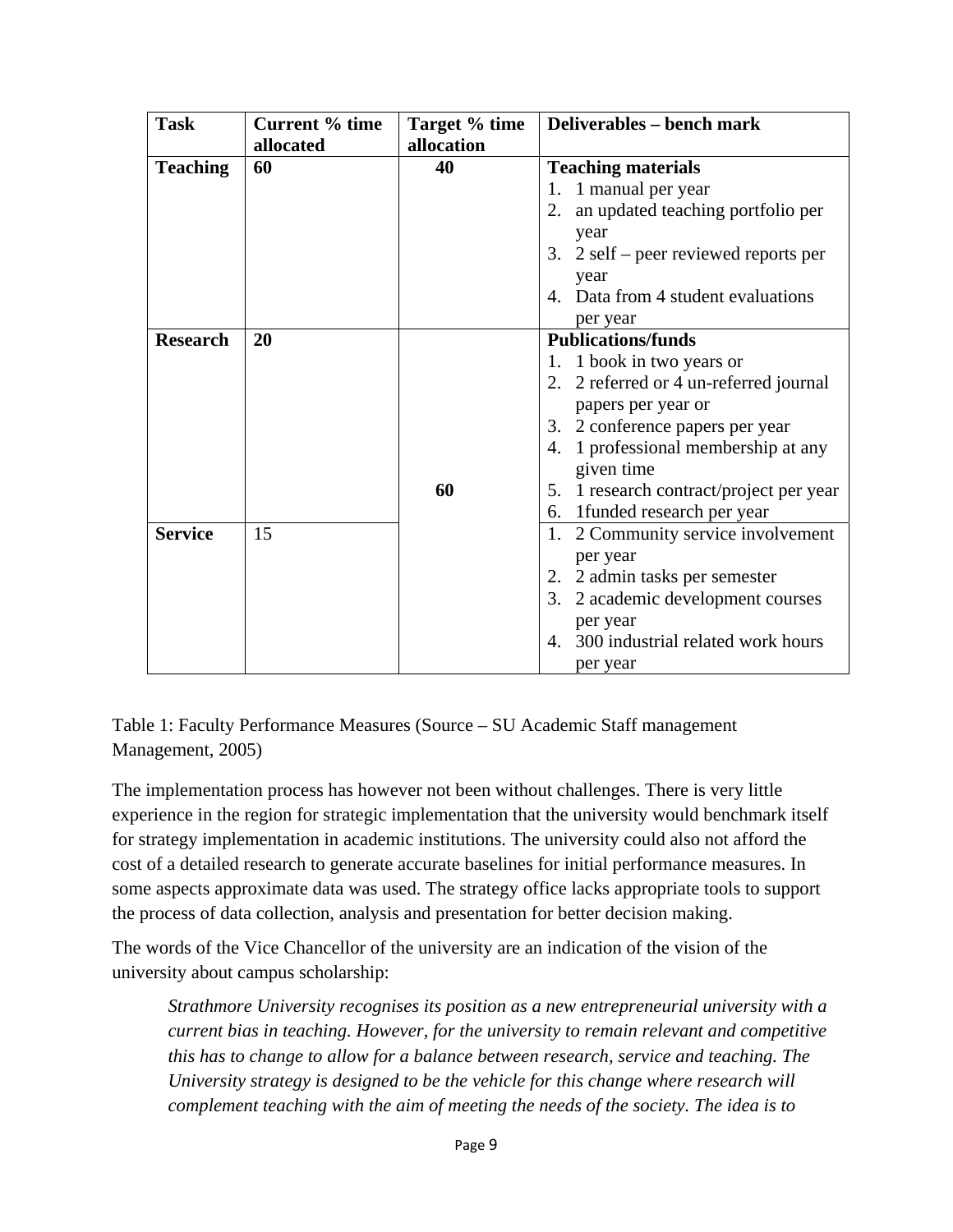*recognise teaching in the staff assessment framework and push for international visibility of teaching approaches (*Vice Chancellor- Strathmore University*)*

#### **Conclusion**

The paper has explored literature on the evolution of universities as complex organisations and discussed the impact of this evolution on scholarship. A number of challenges facing universities in balancing between different types of scholarship were also addressed. The literature that has been reviewed indicates that there is a common call for more recognition to be awarded to scholarship of teaching and service. Universities will need to widen their conceptualization of scholarship. This can be achieved by formally recognising within their strategies the role of teaching and service in order to reduce the prevailing tension between research and these other types of scholarship. Strathmore University's strategy has considered these concerns and is embracing the nexus between teaching, research and service (the trilogy of scholarship) by recognising each within her strategy. The strategy implementation at the university has received full support from management and has led to a better understanding of the different roles of faculty members and how they can balance their work within the roles as lecturers. The place of research in the overall university strategic plan has been identified as being integral to teaching and research.